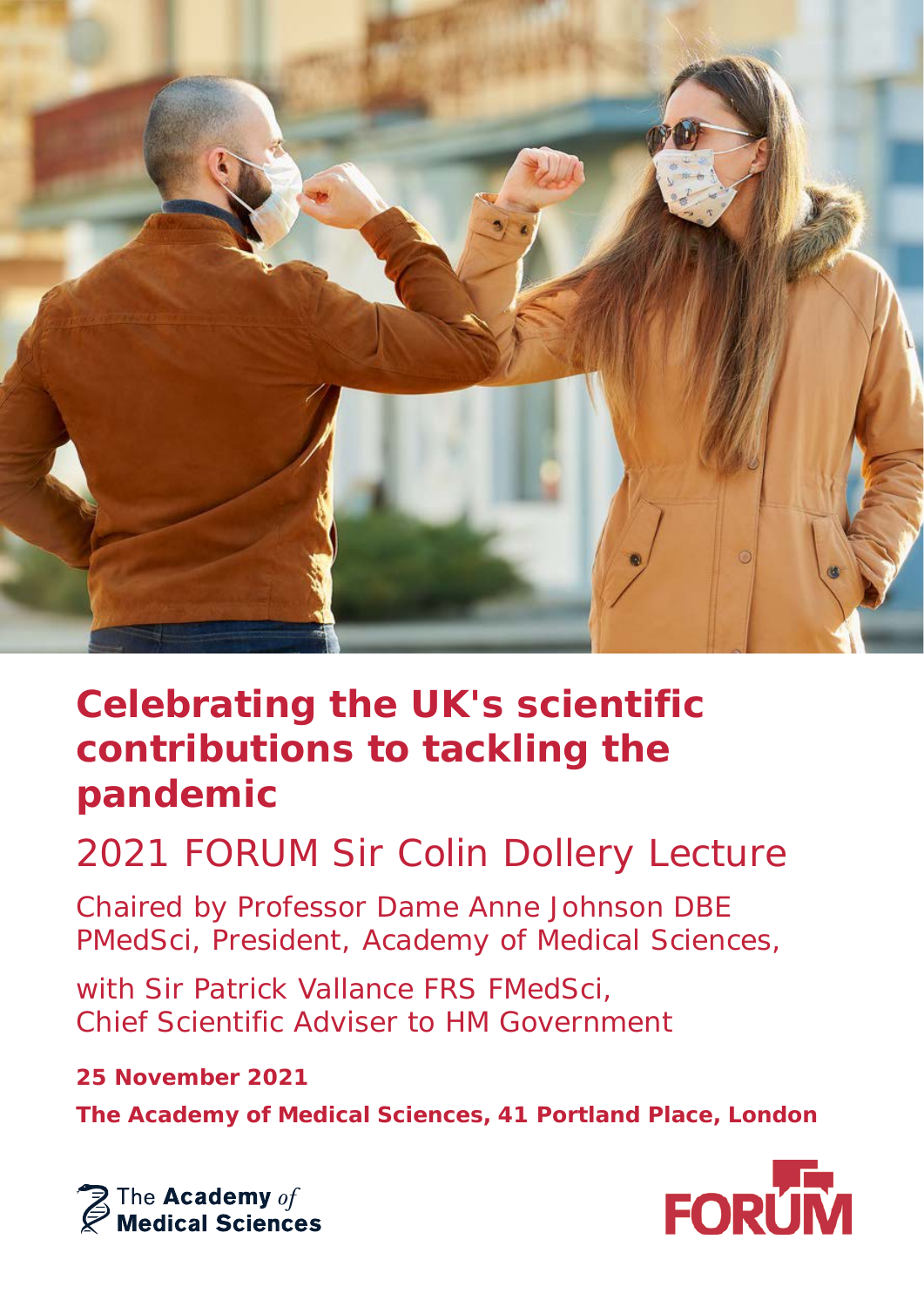

We will be filming and livestreaming the lecture, and taking photographs. If you do not wish to have your photograph used, please make yourself known to an Academy staff member at the start of the meeting. Academy staff can be identified by their lanyards. We will be live tweeting from @acmedsci using #AMSFORUM2021, so please feel free to tweet about the event.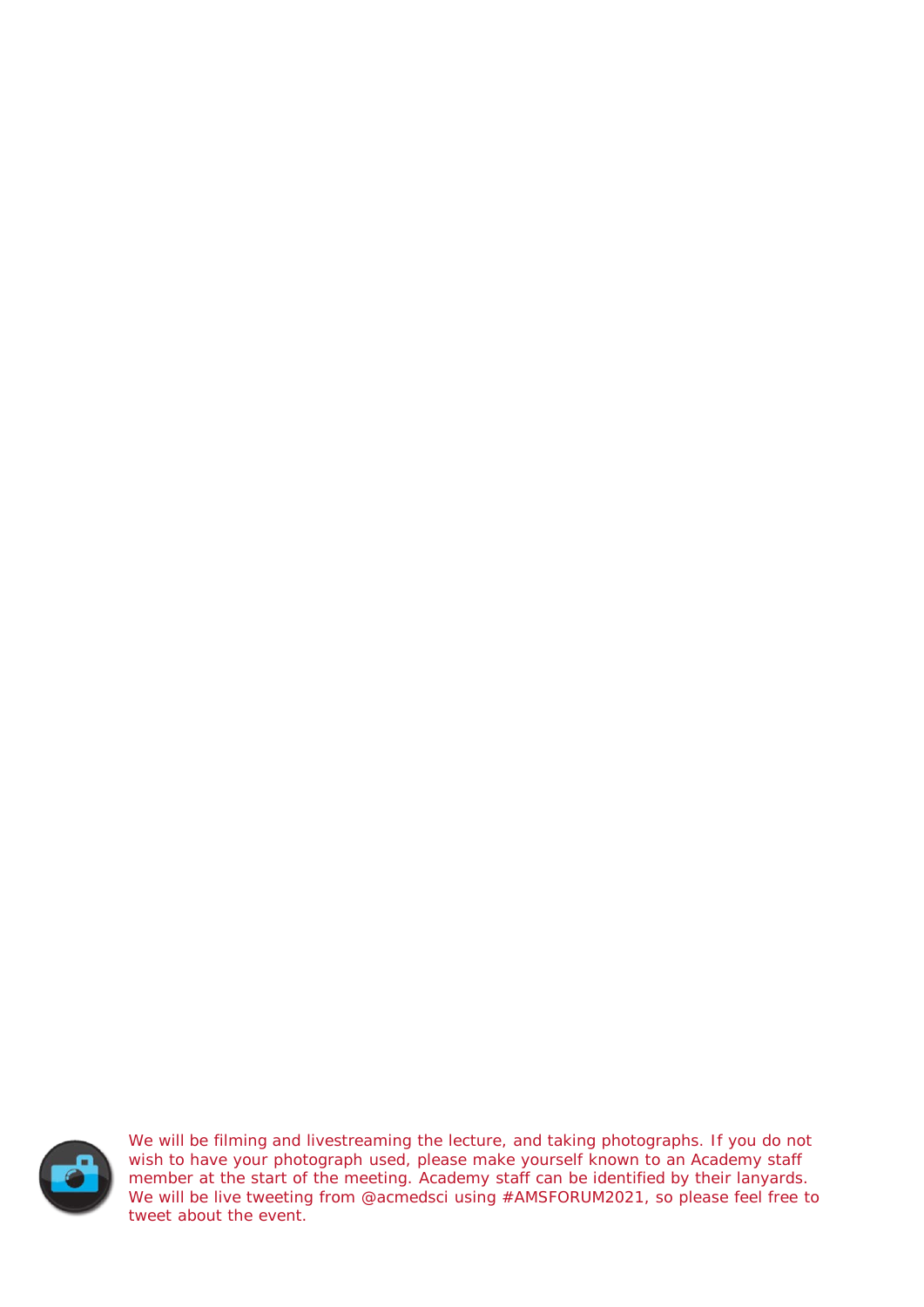

*"The Academy's FORUM provides an independent platform where stakeholders from across the life sciences sector can connect and take forward national discussions on scientific opportunities and technology trends"*

Professor Sir John Bell GBE FRS HonFREng FMedSci, Regius Professor of Medicine, University of Oxford

**The Academy's FORUM was established to catalyse connections across industry, academia and the wider healthcare sector.**

**Through the FORUM we aim to promote:**

- **Sustainable translation of research outputs into health and wealth gains.**
- **A vibrant innovation ecosystem.**
- **A strong UK industry.**

The Academy's FORUM Annual Lecture recognises key individuals working at the interface of academia, industry and healthcare and provides an opportunity to promote discussion amongst FORUM members, Academy Fellows, invited guests and members of the public.

The lecture is named in memory of Sir Colin Dollery FMedSci's contribution to biomedical and health research and his family's commitment of long term financial support for this event. This year marks the inaugural Sir Colin Dollery Lecture.

The success of the FORUM relies on supporter organisations who make an annual donation. These donations enable the Academy to deliver its FORUM programme of high profile meetings, including the Annual Lecture.

To discuss how your organisation can join the network of FORUM supporters, please contact forum@acmedsci.ac.uk.

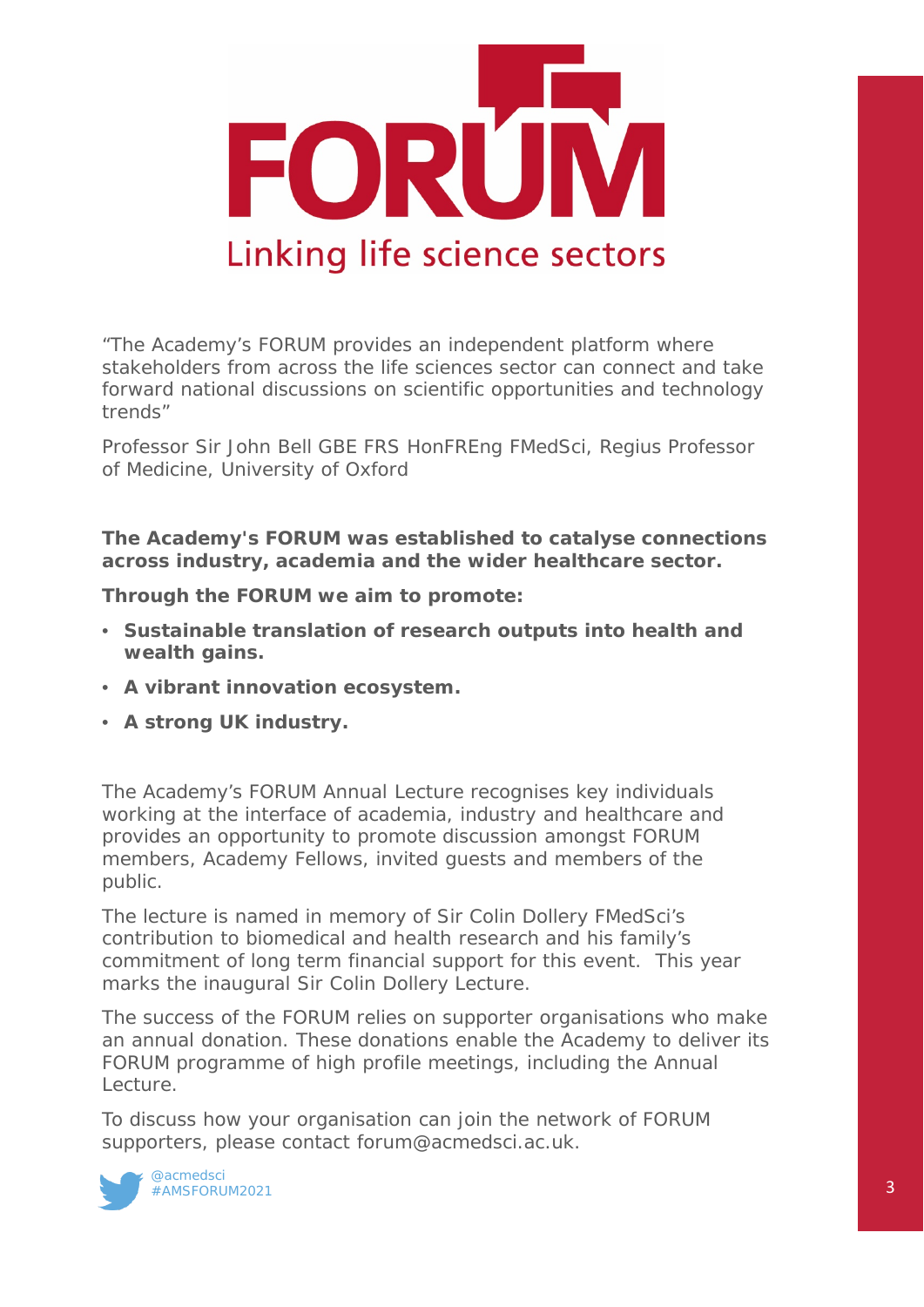## Agenda

| <b>Time</b> | <b>Start</b>                                                                                                                                                                                                                                                                                                                                                                                                                                                   |
|-------------|----------------------------------------------------------------------------------------------------------------------------------------------------------------------------------------------------------------------------------------------------------------------------------------------------------------------------------------------------------------------------------------------------------------------------------------------------------------|
| 14.00-14.05 | Opening remarks from chair and speaker introduction                                                                                                                                                                                                                                                                                                                                                                                                            |
|             | Professor Dame Anne Johnson DBE PMedSci FMedSci, President, Academy of<br><b>Medical Sciences</b>                                                                                                                                                                                                                                                                                                                                                              |
| 14.05-14.10 | In memory of Sir Colin Dollery FMedSci                                                                                                                                                                                                                                                                                                                                                                                                                         |
|             | Professor Sir Keith Peters GBE FRS FLSW FMedsci                                                                                                                                                                                                                                                                                                                                                                                                                |
|             | <b>Session 1</b>                                                                                                                                                                                                                                                                                                                                                                                                                                               |
| 14.10-14.25 | On the frontline: Innovations in clinical practice during the pandemic<br>Professor Natalie Pattison, Professor of Clinical Nursing, University of<br><b>Hertfordshire</b><br>Professor Charlotte Summers, Professor of Intensive Care Medicine,<br>$\bullet$<br>University of Cambridge on RECOVERY, ICU care and infection control                                                                                                                           |
| 14.25-14.40 | Going virtual: digitalisation of healthcare during the pandemic                                                                                                                                                                                                                                                                                                                                                                                                |
|             | Dr Dave Triska, GP                                                                                                                                                                                                                                                                                                                                                                                                                                             |
|             | Mr Jacob Haddad, Co-Founder, accuRx                                                                                                                                                                                                                                                                                                                                                                                                                            |
| 14.40-14.55 | <b>Speaker Q&amp;A</b>                                                                                                                                                                                                                                                                                                                                                                                                                                         |
|             | <b>Session 2</b>                                                                                                                                                                                                                                                                                                                                                                                                                                               |
| 14.55-15.10 | <b>Clinical trial innovation during COVID-19</b>                                                                                                                                                                                                                                                                                                                                                                                                               |
|             | Kimberley Featherstone, RECOVERY trial participant<br>Professor Patrick Chinnery FMedSci, Professor of Neurology & Head of the<br>$\bullet$<br>Department of Clinical Neurosciences at University of Cambridge, and Chair<br>of the National Core Study on Clinical Trials and of the UK COVID-19<br><b>Therapeutics Advisory Panel</b>                                                                                                                        |
| 15.10-15.25 | Arming the nation against COVID-19: Vaccine development and rollout<br>Dr Waseem Bani, Junior Doctor, North West England; National COVID<br>Response Group, British Islamic Medical Association (BIMA)<br>Dr Melanie Saville, Director of Vaccine Research & Development, Coalition for<br>$\bullet$<br>Epidemic Preparedness Innovations (CEPI)                                                                                                               |
| 15.25-15.40 | <b>Speaker Q&amp;A</b>                                                                                                                                                                                                                                                                                                                                                                                                                                         |
| 15.40-15.55 | <b>Break</b>                                                                                                                                                                                                                                                                                                                                                                                                                                                   |
|             | <b>Session 3</b>                                                                                                                                                                                                                                                                                                                                                                                                                                               |
| 15.55-16.45 | Stretch and challenge: lessons learned from the pandemic for the future                                                                                                                                                                                                                                                                                                                                                                                        |
|             | Panel chair: Sir Patrick Vallance FRS FMedSci, Government Chief Scientific Adviser                                                                                                                                                                                                                                                                                                                                                                             |
|             | Panellists:<br>Lynn Laidlaw, Co-chair, Patient and Care Reference Group, Academy of<br>$\circ$<br>Medical Sciences' COVID-19: preparing for the future report.<br>Dr June Raine CBE, Chief Executive, Medicines and Healthcare products<br>$\circ$<br><b>Regulatory Agency</b>                                                                                                                                                                                 |
|             | Professor Kamlesh Khunti FMedSci, Chair of the Ethnicity Subpanel and<br>$\circ$<br>Member, Scientific Advisory Group for Emergencies (SAGE); Professor<br>of Primary Care Diabetes & Vascular Medicine, University of Leicester<br>Dr Najeeb Rahman, Consultant in Emergency Medicine, Leeds Teaching<br>$\circ$<br>Hospitals NHS Trust; Member, National COVID Response Group, BIMA;<br>Trustee, Doctors Worldwide; Founder, Frontline Collaboration Against |
|             | COVID-19.                                                                                                                                                                                                                                                                                                                                                                                                                                                      |
| 16.45-17.00 | <b>Closing remarks</b>                                                                                                                                                                                                                                                                                                                                                                                                                                         |
|             | Closing reflections from Sir Patrick Vallance FRS FMedSci                                                                                                                                                                                                                                                                                                                                                                                                      |
|             | In memory of Sir Colin from Lady Dollery                                                                                                                                                                                                                                                                                                                                                                                                                       |
|             | Closing reflections from Professor Dame Anne Johnson DBE PMedSci FMedSci                                                                                                                                                                                                                                                                                                                                                                                       |
| 17.00-18.30 | <b>Drinks reception</b>                                                                                                                                                                                                                                                                                                                                                                                                                                        |
|             |                                                                                                                                                                                                                                                                                                                                                                                                                                                                |



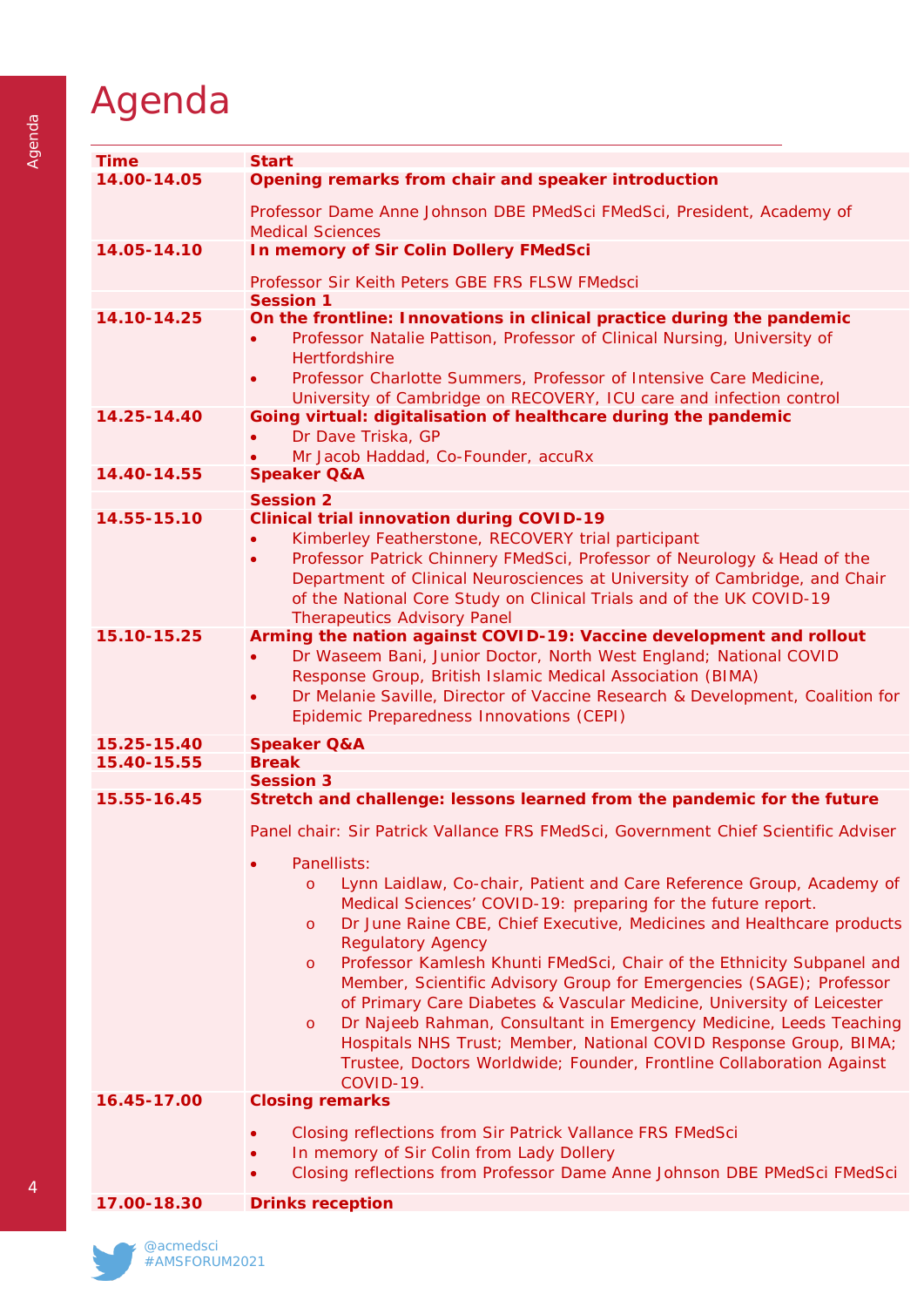# FORUM programme 2021-22

| <b>3 March 2021</b> | <b>Regulatory science roundtable</b><br>A joint roundtable with the MHRA exploring the implications of<br>the COVID-19 response for regulatory science and how we might<br>develop the regulatory science field going forward.                                                                                                                                                                                            |
|---------------------|---------------------------------------------------------------------------------------------------------------------------------------------------------------------------------------------------------------------------------------------------------------------------------------------------------------------------------------------------------------------------------------------------------------------------|
| 19 March            | <b>Building a sustainable diagnostics sector</b><br>This workshop, following an earlier roundtable on COVID-19<br>testing, broadened conversations beyond COVID-19 to include<br>all therapy areas and technologies within the in vitro diagnostics<br>(IVD) and pathology fields.                                                                                                                                        |
| 5 July              | <b>Advances in antimicrobial innovation</b><br>Held in partnership with the Royal Society. This symposium is<br>part of a wider Academy stream of work on AMR and explored<br>advances in antimicrobial research as we seek to tackle the<br>growing problem of antimicrobial resistance. The symposium<br>included a keynote from Dame Sally Davies, UK Special Envoy<br>for AMR.                                        |
| 12 October          | Diagnostics: Building capacity and capability in the UK<br>Held in partnership with the Royal Society, this half-day virtual<br>symposium explored advances in the diagnostics sector and the<br>opportunities and challenges towards building capacity and<br>capability within the UK.                                                                                                                                  |
| <b>18 October</b>   | Women's Health: a life course approach<br>Held in partnership with the Royal Society. This half-day virtual<br>symposium built on the Academy's response to the DHSC's<br>Women's Health Strategy call for evidence and explored<br>innovative, evidence-based health technologies and<br>interventions that can benefit women during the different stages<br>of their lives.                                             |
| <b>25 November</b>  | The 2021 FORUM Sir Colin Dollery Lecture - Celebrating<br>the UK's scientific contributions to tackling the pandemic                                                                                                                                                                                                                                                                                                      |
| <b>10 December</b>  | From bedside to bench: experimental medicine and<br>clinical insights for understanding chronic pain<br>This invite-only workshop run in partnership with the British<br>Neuroscience Association, The Physiology Society and Versus<br>Arthritis. The workshop will explore opportunities to reinvigorate<br>preclinical and clinical chronic pain research, including using<br>patient insight for reverse translation. |
| <b>15 December</b>  | Antimicrobial resistance research: learnings applied from<br>COVID-19<br>A workshop in partnership with the Department of Health and<br>Social Care examining what lessons from the COVID-19<br>pandemic response could be translated to tackle the ongoing<br>challenge of antimicrobial resistance.                                                                                                                     |
| Q1 2022             | <b>Clinical trials for rare and ultra-rare diseases</b><br>This event will likely explore how innovations in clinical trial<br>design, biomarkers and endpoints to generate robust evidence<br>can be made practical and acceptable to researchers, patients<br>living with rare conditions, regulators/assessors and clinical trial<br>sites/sponsors.                                                                   |

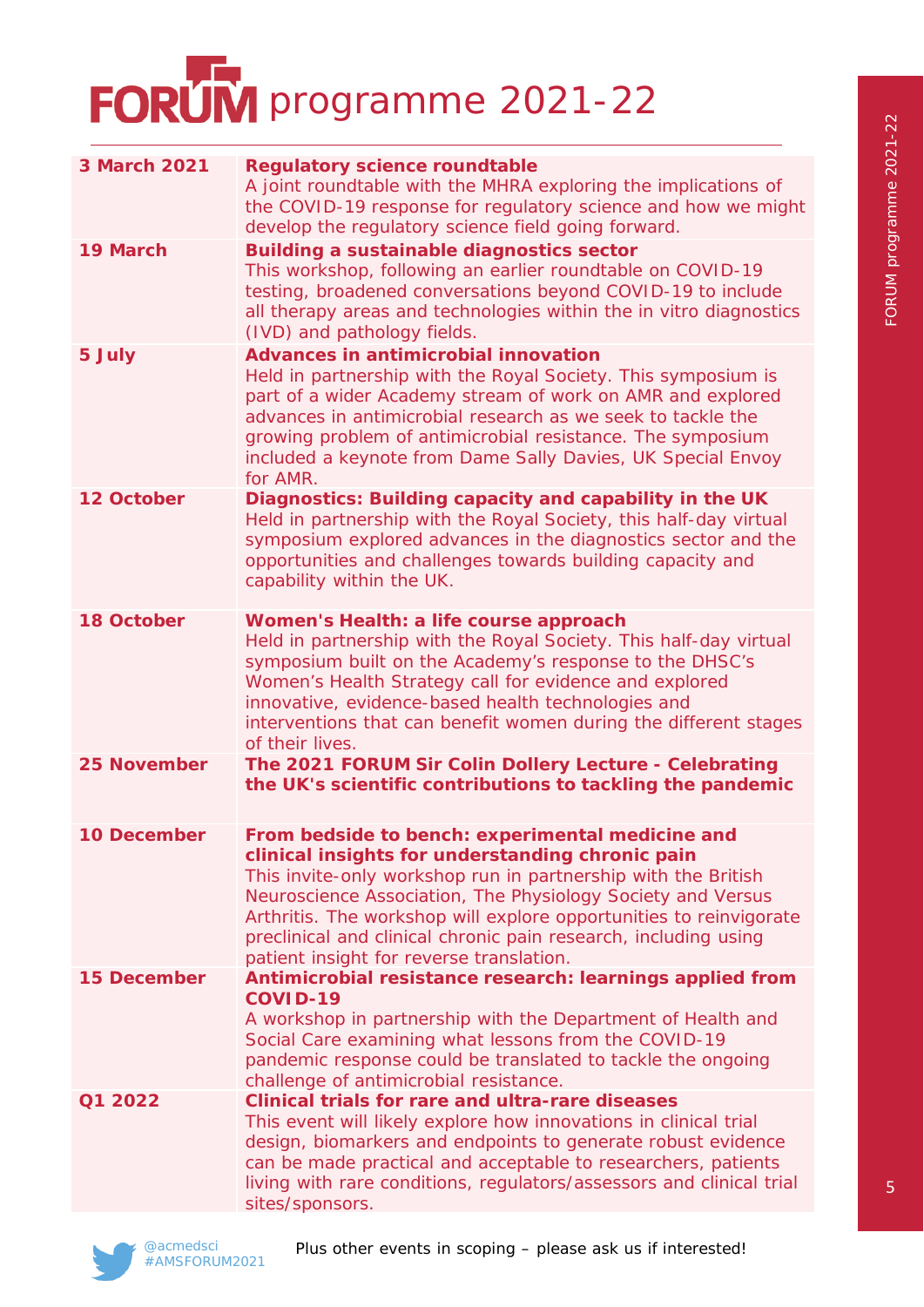## Sir Colin Dollery FMedSci

### **Some personal reflections**

#### **From Mary Manning, former Executive Director, Academy of Medical Sciences**

In summer 2000, during the Admissions Day meeting of Academy Officers, Fellows and guests, President Peter Lachmann invited members of the audience to share their views about the new Academy. Colin, a Founder Fellow, rose to his feet – and the rest is history…!

Colin was forthright in his questioning: how was the Academy to earn its living, how could it prove to be more than another gentleman's club, what would make it distinctive from all the other membership bodies? Thus he established himself as a potential Officer of the Academy and when Sir Graeme Catto, the Academy's founder Treasurer, left office by rotation in 2002, Colin volunteered his services. I was present at his first meeting with Peter and the other Officers and it was, as you might imagine, very business-like and covered a lot of ground. Colin also described the chemotherapy treatment he was undergoing at that time and assured everyone that this would not prevent him from fulfilling his task. I mention this here as an example of Colin's candid style and also his future robustness in that he would arrive for an Officer's meeting straight from the chemo clinic and participate as though he'd arrived from a morning at the office.

In 2002 the Academy's resources were modest apart from the accommodation. We occupied a suite of rooms on the second floor of 10 Carlton House Terrace, the recently refurbished headquarters of the British Academy, which we had been allocated as part of a complex negotiation between the British Academy, Royal Society and the Wellcome Trust. Colin described our accommodation as the 'piano nobile' finding it rather impractical for our needs – and indeed our funding. There was little money in the bank and for a while the future looked precarious. However during Colin's period as Treasurer the Academy prospered and when he retired four years later the AMS was on a firmer footing.

This was a major team effort, with the Officers and President (Keith Peters succeeded Peter Lachmann) working in their many ways to win support from the NHS, pharmaceutical industry and charitable organisations. Colin's role was to professionalise the financial management of the organisation and ensure the Academy was an attractive and secure investment for potential donors. There was also the pressure to demonstrate value for money to our elected Fellows who paid an annual fee for the membership.

 $6<sub>6</sub>$ Colin was particularly supportive of the office staff and took a personal interest in ensuring that everyone had an up to date computer on their desk with a flat screen. The office lacked a decent office printer and staff had to go down into the basement of the building to do most of the copying. Colin and I spent some time investigating different models of printers, on one occasion visiting an office in Holborn for a demonstration, and there was much rejoicing when a new printer was installed. Other furniture arrived – a bookcase and a meeting table. With only a handful of staff and little money, every small step was welcomed.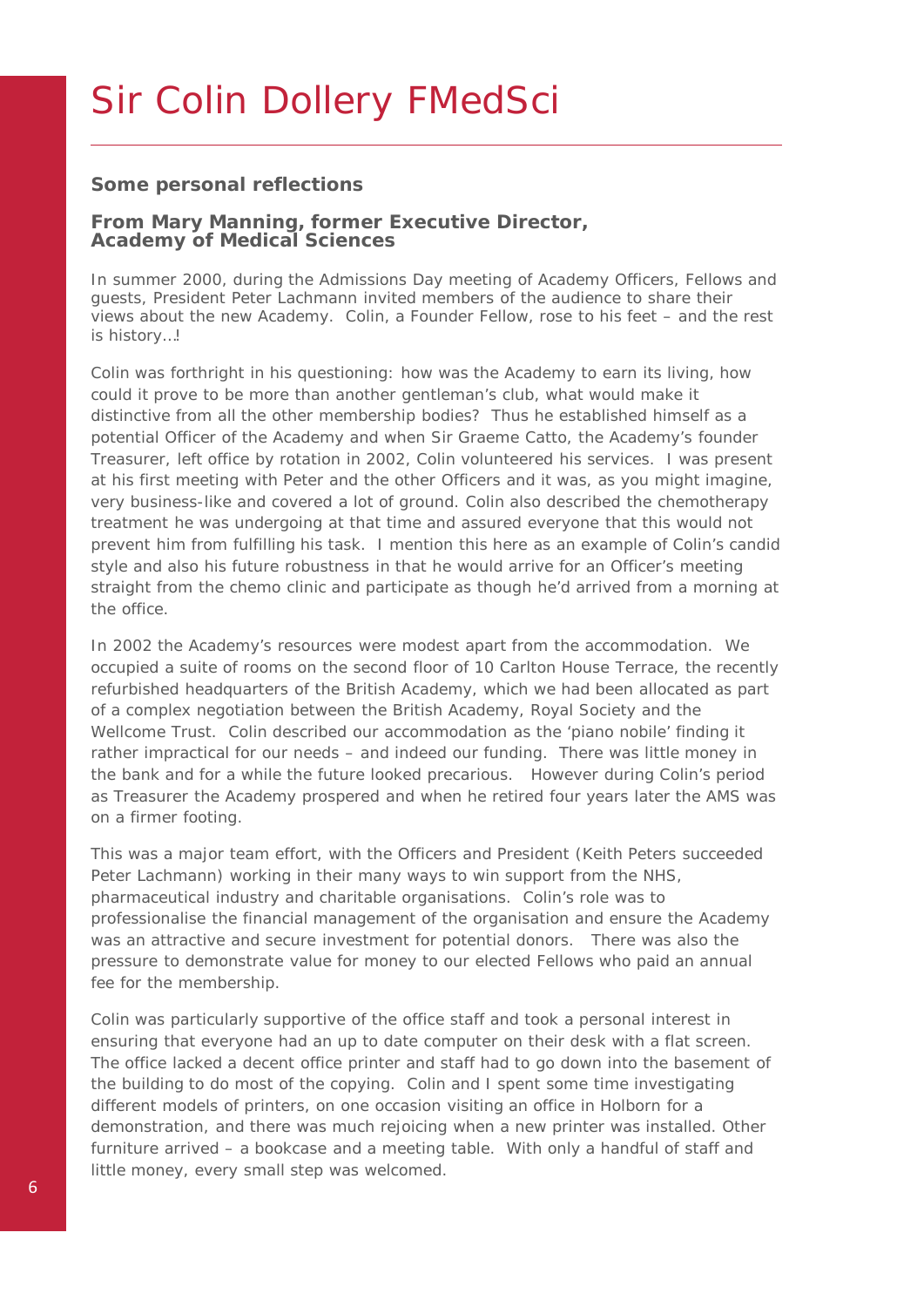Eventually, with an improving financial situation, Colin instigated a system of annual bonuses for staff which was greatly appreciated. By 2005 the Finance Committee was discussing a reserves policy and relocation fund, and the staff had expanded to include a Finance Officer.

With his background in pharmacology, Colin was well placed to assist the Academy with a new project that started to take shape during his tenure as Treasurer. This was the Academy's Forum with industry which exists to this day and has no doubt played a role in promoting the links between academe and industry that have made such a significant contribution to vaccine research. I have a detailed note of Colin's contribution to an off-site Council meeting in 2005 in which he highlighted the importance of making use of the Academy's most valuable asset, its Fellowship. He encouraged us to capture their energy, promote multidisciplinary teams to tackle complex problems particularly in healthcare, and select projects that would be respected and build the Academy's reputation for quality and timeliness. This aspiration was shared by us all and I believe it underpins the AMS policy to this day.

Four years is not a long time in which to make change and consolidate progress but in those early days of the AMS it was something of an adventure and the team – President, Officers and staff - worked well together and believed in getting things done. Our style of working was, I think, attractive to all who joined us and hopefully proved to be a positive experience.



Sir Colin Dollery FMedSci, *Portrait of the Dean of the Royal Postgraduate Medical School by Tom Wood 1996 Photograph courtesy of Martin Wilkins*